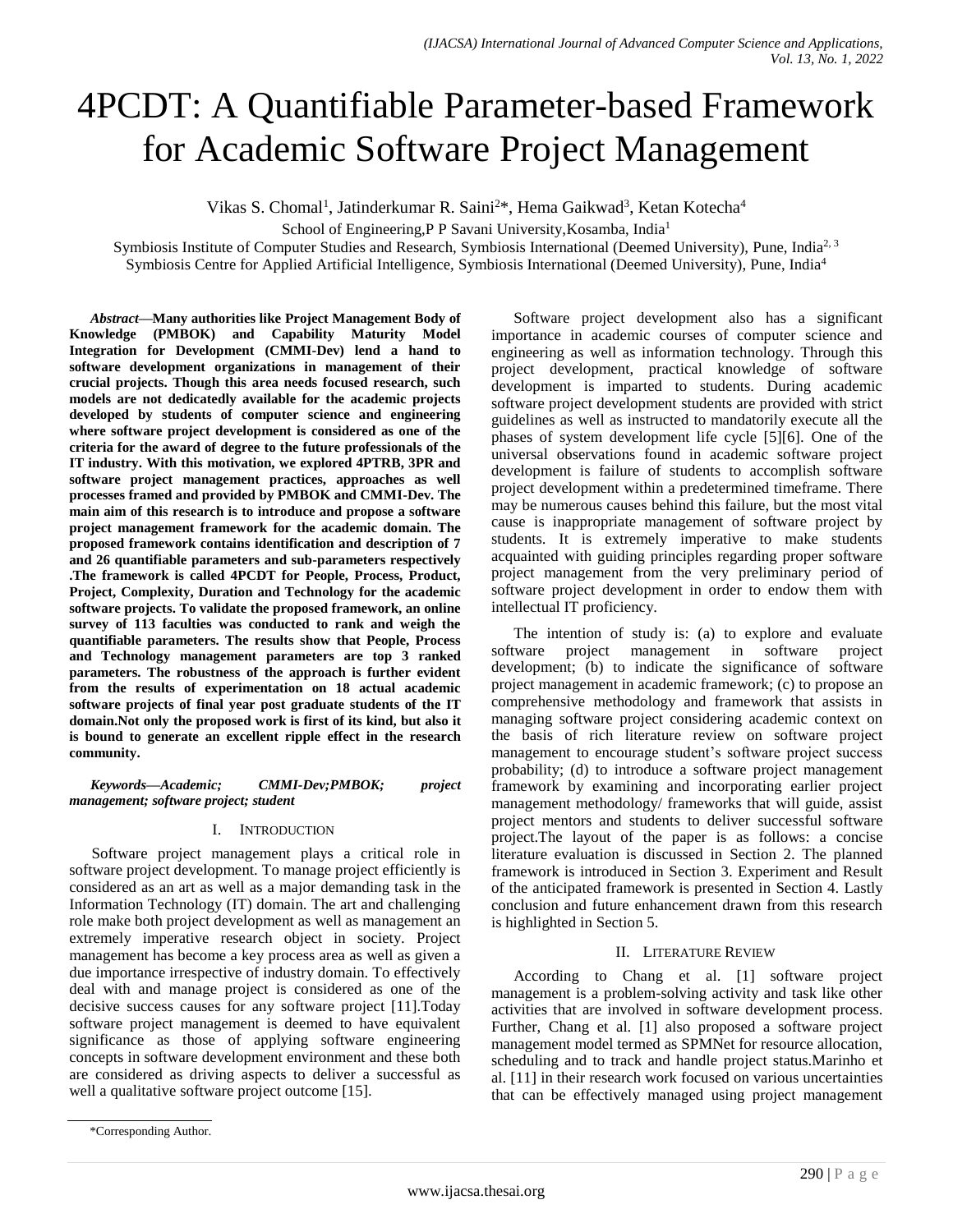techniques. The major contribution provided by Marinho et al. [11] are  $-$  (a) a systematic review for academic community to clearly understand about various challenges and uncertainties in project management, (b) techniques and strategies to deal with these uncertainties. Cristobal et al. [9] summarized project complexities and also discussed how to address these complexities using effective project management. Sajad et al. [15] define software project management as a process which starts from proper planning and then flow towards organizing, staffing, monitoring, controlling and leading a software project. He has presented a comparative analysis of various project management tools and also predicted about project management tools that will have greater impact on software development and quality. Mac and Pinto [10] stated that software project management has become a focused discipline in software engineering domain. Further, risk management was the major factor on which they proposed their findings in consideration with software project management. According to Mahdi et al. [14] planning and assessment are important activities of software project management and are considered to have immense effect on project performance and its outcome. Author's also presented an in-depth review on use of various machine learning algorithms in software project management. Cunha et al. [8] conducted a methodical literature evaluation on software project management and concluded through empirical study that decision making is one of the most important criteria in software project management and stated that more studies are needed to carry out to understand decision making fact from this naturalistic perception.Barghothet al. [13] affirmed that project management plays a central role for making software project a success story. They proposed a framework named 4PTRB which consist people, process, product technology, risk, and business management areas. The said methodology provides a complete and exhaustive support to software project administrators to get better their project administrating managing skills and efficacy.

In their research work, Alok and Deepti [12] focused that software processes applied as well as software project management are having due weight-age for developing a qualitative software.Also, they presented a comparative study of various project management tools that can be utilized for effective management of software development activities.Varajaoa [7] asserts that project management is discipline that has achieved a notable identification in research domain.Also, author states that irrespective of industries relevance of good project management practices leads to a successful project. Mira and Pinnington [3] in their research work tested the association between project management performance and project success and for their investigation they considered empirical data of project management professionals. Rehman and Hussain [20] reported exhaustive study on different project management methodologies and their importance in project management. Also, authors examined and presented a parameterize comparison between various project management methodologies with PMBOK.

Dey et al. [17] explored and described contemporary drift in software project management. Authors in their work analyzed and highlighted all categories of risks that are related with technology, financial, scheduling, legitimate, principle, operational, security, communication, project and personnel as well as all these risks require timely involvement as well as proper follow-up and controlling needed in project management. The research work of Nakigudde [16] focused on foremost decisive factors that lead to the success as well as failure of the project. Author also explained the significant role played by project management model in making software project a successful journey. Demir et al. [2] examined and presented diverse approaches to examine the efficiency of project management in software development life cycle. Singh and Lano [19] worked out on techniques and framework of project management and their finding states that different techniques are suited and can be applied in different types of software project development. Kwak [21] scrutinized and presented in-depth history of project management as well enhancements that have taken place in domain of project management. Raj and Sinha [18] provided proposal on handling as well as enrichment in project management considering agile framework. Packer et al. [4] proposed a model that provides support in project management decisions in agile development considering the issues and difficulties faced in using GitHub repositories.

## III. PROPOSED FRAMEWORK

For the present research work, a study and examination of previous project management models such as Project Management Body of Knowledge (PMBOK), Capability Maturity Model Integration - Development (CMMI-Dev) processes and 4PTRB (People, Process, Product, Project, Technology, Risk, and Business) [13] was carried out.

These project management models provide with a set of software project management approaches, procedures as well as directive philosophy for software project management discipline. Software project management framework 4PTRB [13]is considered as fundamental base model for research work. Since the said proposed framework is been implemented in academic context we borrowed People, Process, Product, Project and Technology software management areas from 4PTRB [13] and instead of software management areas we coined and define it as software management parameters. Parameters namely risk and business of 4PTRB [13] were not considered since our proposed framework is for educational project hence no risk factors need to be examined and evaluated similarly educational project are not developed considering business and other profit earnings. Also, these software management parameters are termed as quantifiable parameters since they are considered as a metrics for measuring software project management. Furthermore, two software management parametersare integrated to the existing 4PTRB [13] model framework.

One of the software management parameters concerned with academic domain is duration and the other one is complexity. The reason behind considering duration parameter is that academic software projects need to be completed within the stipulated time duration. Similarly, project mentors and students both have to examine and consider the complexity level of the software to be developed. In Table I, we present listing of identified software management parameters of the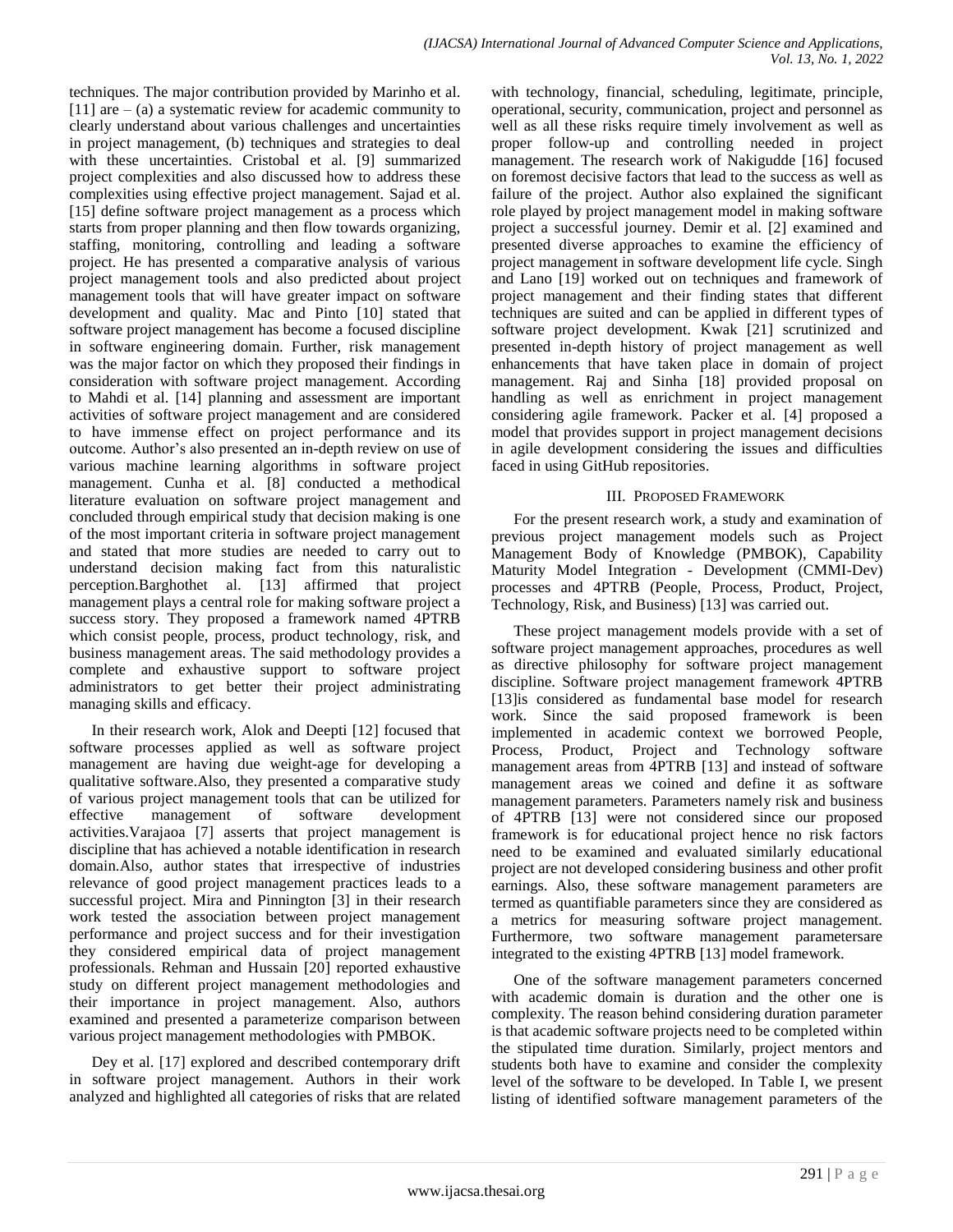proposed framework along with concise clarification of each parameter.

| Sr. No.        | <b>Parameters</b> | <b>Depiction</b>                                                                                                                                                                                                                                                                                                                                                                                                                                                                                                                                                                         |
|----------------|-------------------|------------------------------------------------------------------------------------------------------------------------------------------------------------------------------------------------------------------------------------------------------------------------------------------------------------------------------------------------------------------------------------------------------------------------------------------------------------------------------------------------------------------------------------------------------------------------------------------|
| $\mathbf{1}$ . | People            | People are considered as one of the most<br>important components of a project. Some of the<br>assigned role in academic software project is<br>team members and mentors.                                                                                                                                                                                                                                                                                                                                                                                                                 |
| 2.             | Process           | Process is the clearly and well-defined roadmap<br>that needs to be followed during software project<br>development. In academic software<br>development, students are strictly bound to<br>follow defined process methodology.                                                                                                                                                                                                                                                                                                                                                          |
| 3.             | Product           | Product refers to the outcome of the project, the<br>main objective of the project. The students (team<br>member) need to explain the product scope to<br>the mentors and concerned authority so that the<br>end results are understood to all the stakeholders.                                                                                                                                                                                                                                                                                                                         |
| $\overline{4}$ | Project           | The next parameter but not the least component<br>is the project. This is where the huge role and<br>accountability of the team members and mentors<br>are under the limelight. The students need to<br>execute as well as handle major development<br>task as well as to ascertain timely completion of<br>the phases and functionality of the software<br>project development. Whereas, mentors have the<br>task of overseeing the project, guiding and<br>assisting team members with issues, and trying<br>to ensure the project stays on track with the well-<br>defined deadlines. |
| 5.             | Complexity        | Complexity of software to be developed                                                                                                                                                                                                                                                                                                                                                                                                                                                                                                                                                   |
| 6.             | Duration          | Stipulated time duration for completion of<br>software project development                                                                                                                                                                                                                                                                                                                                                                                                                                                                                                               |
| 7.             | Technology        | Technology used for developing software                                                                                                                                                                                                                                                                                                                                                                                                                                                                                                                                                  |

TABLE I. THE PROPOSED FRAMEWORK 4PCDT PARAMETER(S)

After preparing software project management areas list, next step is to identify and map sub-parameters for individual and main software project management parameters. 4PTRB software project management model [13] contains 28 sub areas. Further we revised the sub areas for the said proposed framework considering relevance and importance in academic software development and the same which is presented in Table II.

As revealed in Table II there are total seven main parameters and 26 sub-parameters for the proposed framework. The comparative analysis of main parameter(s) and sub-parameter(s) of proposed framework and 4PTRB [13] are summarized in Tables III and IV.

The primary objective of the research is to measure academic software project management efficiency based on the software project management parameters introduced in the anticipated framework. Therefore, a formula for measuring project management effectiveness namely Academic Software Project Management efficacy (ASPME) is been introduced and the formula consists of the summing up of each main quantifiable parameters of software management. The formula for Academic Software Project Management Effectiveness (ASPME) is mentioned below [1]:

ASPME Score = PeoplePW + ProcessPW + ProductPW + ProjectPW + ComplexityPW + DurationPW + TechnologyPW

Here, ASPME Score = Academic Software Project Management Effectiveness Score, PeoplePW = People Parameter Weight, ProcessPW = Process Parameter Weight, ProductPW = Product Parameter Weight, ProjectPW = Project Parameter Weight, ComplexityPW = Complexity Parameter Weight, DurationPW = Duration Parameter Weight and TechnologyPW = Technology Parameter Weight.

Also these seven quantifiable parameters are not having equal weight-age. An online survey has been executed to endow with a rating to these academic software project management parameters. In the next section, the validation of the proposed framework including survey results and experimentation is presented.

| TABLE II. | <b>IDENTIFICATION AND LISTING OF SUB-PARAMETERS</b> |
|-----------|-----------------------------------------------------|
|           |                                                     |

| Sr.<br>No.   | <b>Ouantifiable</b><br><b>Parameters</b> | <b>Proposed Framework</b><br>(Sub-Parameters)                                                                                                         | <b>Sub Parameters</b><br>Total |
|--------------|------------------------------------------|-------------------------------------------------------------------------------------------------------------------------------------------------------|--------------------------------|
| 1.           | People                                   | Communication, Co-<br>ordination, Team, Mentor and<br>Team work                                                                                       | 5                              |
| 2.           | Process                                  | Project Identification, Project<br>Feasibility, Project Planning,<br>Project Monitoring &<br>Controlling and Project<br><b>Development Guidelines</b> | 5                              |
| 3.           | Product                                  | Phase/Task verification $&$<br>validation and Quality<br>assurance                                                                                    | $\overline{c}$                 |
| 4.           | Project                                  | Phase/Task Definition,<br>Phase/Task Allocation.<br>Requirement Management,<br>Reporting and Change<br>Management                                     | 5                              |
| 5.           | Complexity                               | Project Domain, Project Scope,<br>Team Size                                                                                                           | 3                              |
| б.           | Duration                                 | <b>Task Duration Estimation,</b><br>Monitoring & Controlling Task<br>Duration and Verification &<br>Validation of Task Completion                     | 3                              |
| 7.           | Technology                               | Identification of Technology,<br>Team Skills and Expertise and<br>Knowledge Management                                                                | 3                              |
| <b>Total</b> | 7                                        |                                                                                                                                                       | 26                             |

TABLE III. COMPARISON OF MAIN PARAMETER(S) OF 4PCDT WITH 4PTRB [13]

| Sr. No. | <b>Software Project Management Model</b> | <b>Main Parameter</b>                                                  | Total |
|---------|------------------------------------------|------------------------------------------------------------------------|-------|
|         | 4PCDT                                    | People, Process, Product, Project, Complexity, Duration and Technology |       |
|         | 4PTRB [11]                               | People, Process, Product, Project, Technology, Risk and Business       |       |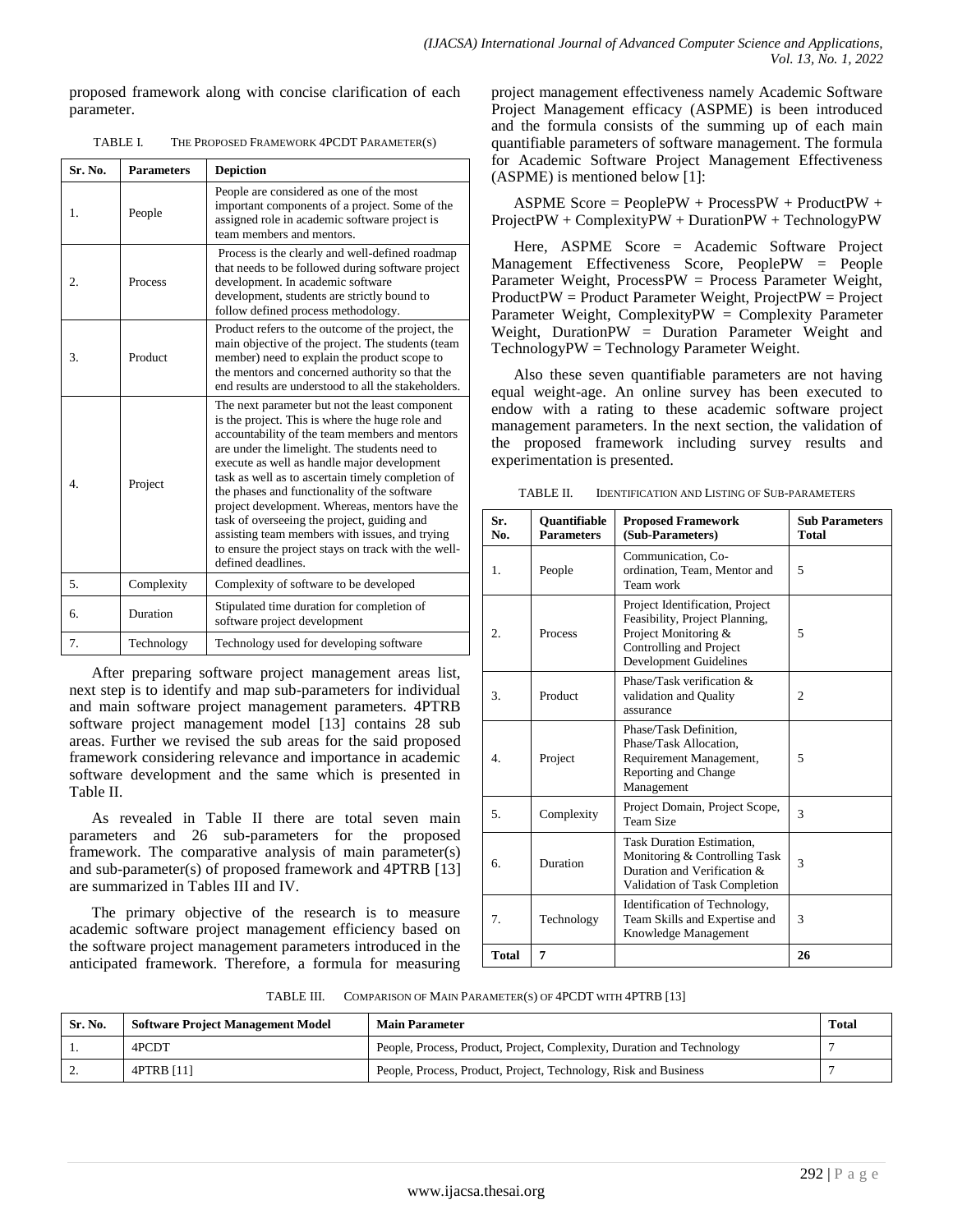| Sr.   | Main                                                                                                                                                       | <b>Sub-Parameters</b>                                                                                                   |                                                                                                                                                                                           | <b>Total ofSub-Parameters</b> |                   |
|-------|------------------------------------------------------------------------------------------------------------------------------------------------------------|-------------------------------------------------------------------------------------------------------------------------|-------------------------------------------------------------------------------------------------------------------------------------------------------------------------------------------|-------------------------------|-------------------|
| No.   | <b>Parameter</b>                                                                                                                                           | 4PCDT<br><b>4PTRB</b> [13]                                                                                              |                                                                                                                                                                                           | 4PCDT                         | <b>4PTRB</b> [13] |
| 1.    | Communication, Co-ordination, Team, Mentor<br>People<br>and Team work                                                                                      |                                                                                                                         | Communication, Teamwork, Leadership,<br>Organizational Commitment, Project Manager,<br>Stakeholder involvement, Staffing and Hiring                                                       | 5                             | $\overline{7}$    |
| 2.    | Project Identification, Project Feasibility, Project<br>Planning, Project Monitoring & Controlling and<br>Process<br><b>Project Development Guidelines</b> |                                                                                                                         | Requirement Management, Project Planning,<br>Project Monitoring & Control and Scope<br>Management                                                                                         | 5                             | 4                 |
| 3.    | Product                                                                                                                                                    | Phase/Task verification & validation and Quality<br>assurance                                                           | Configuration Management and Quality<br>Engineering                                                                                                                                       | $\overline{2}$                | $\overline{2}$    |
| 4.    | Phase/Task Definition. Phase/Task Allocation.<br>Requirement Management, Reporting and<br>Project<br><b>Change Management</b>                              |                                                                                                                         | Activity Definition, Activity Sequencing, Activity<br>Resource Estimates, Activity Duration Estimates,<br>Schedule Variance, Estimate Costs, Determine<br><b>Budget and Cost Variance</b> | 5                             | 8                 |
| 5.    | Identification of Technology, Team Skills &<br>Technology<br><b>Expertise and Knowledge Management</b>                                                     |                                                                                                                         | Technology Maturation & Risk Reduction and<br>Knowledge Management                                                                                                                        | 3                             | $\overline{2}$    |
|       | Complexity                                                                                                                                                 | Project Domain, Project Scope, Team Size                                                                                |                                                                                                                                                                                           | 3                             | $-$               |
| 6.    | Risk                                                                                                                                                       |                                                                                                                         | <b>Risk Management and Risk Control</b>                                                                                                                                                   | $- -$                         | 2                 |
| 7.    | Duration                                                                                                                                                   | Task Duration Estimation, Monitoring &<br>Controlling Task Duration and Verification &<br>Validation of Task Completion | --                                                                                                                                                                                        | 3                             | --                |
|       | <b>Business</b>                                                                                                                                            | $-$                                                                                                                     | Contracting Management, Procurement<br>Management and Benefit Management                                                                                                                  | $\overline{\phantom{a}}$      | 3                 |
| Total |                                                                                                                                                            |                                                                                                                         |                                                                                                                                                                                           | 26                            | 28                |

TABLE IV. COMPARISON OF SUB-PARAMETER(S) OF 4PCDT WITH 4PTRB [13]

## IV. EXPERIMENTALRESULTS

For simplicity and enhanced inclusive research, the phased process was followed. These phases are presented below:

- Execution and analysis of online survey for assigning weights to parameters.
- Weight calculation for each parameter.
- To conduct experiment on data set.
- Analysis of the experiment result.

## *A. Execution and Analysis of Online Survey*

Further, after identifying and listing these quantifiable parameters and sub-parameters attributes next procedure is to assign weights to these seven quantifiable parameters. For assignment of weights, we randomly selected one quantifiable parameter to begin with and going on to other parameters while keep on comparing the already assigned weights and the parameters to which weights are to be assigned.

This procedure was acknowledged by conducting an online survey for assigning weights to 7 quantifiable parameters by 113 faculties engaged in post graduate streams of information technology as well as computer science and engineering. These faculty members are having more than 10 years of academic experience as well as providing mentorship to students in their software project development. The averaged based on the values provided by 113 faculties are mentioned in tabular format in Table V.

It is significant to declare that each of the 7 quantifiable parameters were assigned weight out of 100 and it was not necessary to have the total of weights of 7 parameters as break-up of 100. This course of action in principle is based on human perception and general aptitude.

### *B. Weight Calculation for each Parameter*

In the next phase of research weights need to be calculated for each quantifiable parameter. The procedure implemented for the same is to divide average weight of each quantifiable parameter by total weight average as shown in Table VI.

TABLE V. AVERAGED VALUE OF QUANTIFIABLE PARAMETERS

| Sr. No. | <b>Quantifiable Parameters</b> | Average $(\% )$ |
|---------|--------------------------------|-----------------|
|         | People                         | 82.10           |
| 2.      | Process                        | 80.13           |
| 3.      | Product                        | 63.90           |
| 4.      | Project                        | 69.12           |
| 5.      | Complexity                     | 65.98           |
| 6.      | Duration                       | 70.04           |
| 7.      | Technology                     | 73.09           |

TABLE VI. WEIGHT AVERAGE TO QUANTIFIABLE PARAMETERS

| Sr.No. | <b>Ouantifiable Parameters</b> | Average $(\% )$ | Weight |
|--------|--------------------------------|-----------------|--------|
| 1.     | People                         | 82.10           | 0.1621 |
| 2.     | <b>Process</b>                 | 80.13           | 0.1582 |
| 3.     | Product                        | 63.90           | 0.1261 |
| 4.     | Project                        | 69.12           | 0.1365 |
| 5.     | Complexity                     | 65.98           | 0.1308 |
| 6.     | Duration                       | 70.04           | 0.1383 |
| 7.     | Technology                     | 73.09           | 0.1443 |
| Total  |                                | 506.36          | 1.0000 |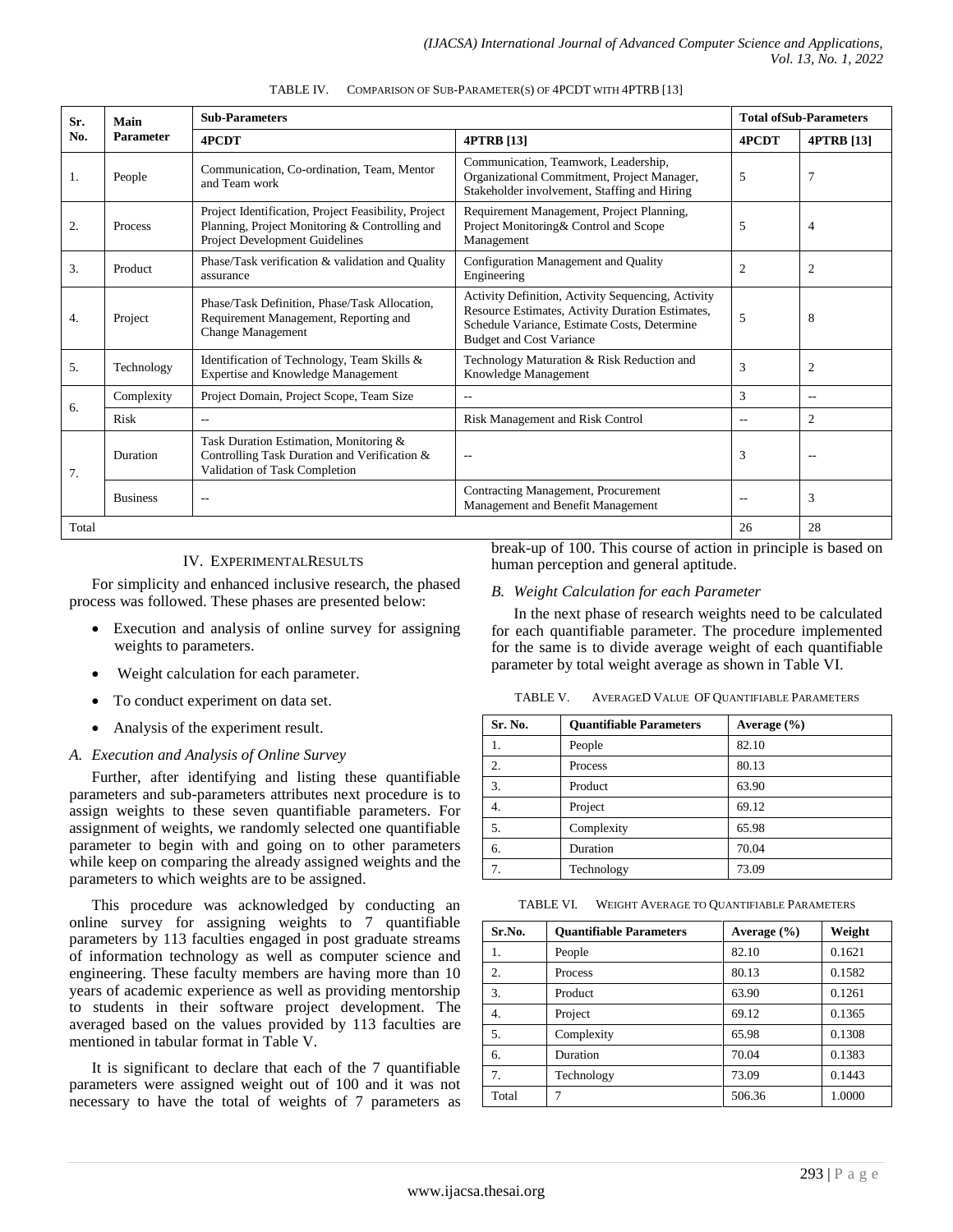TABLE VII. SIGNIFICANCE OF 4PCDT

| <b>Results</b>             | <b>Choices</b>             |                    |                         |                |                                  |                                  |              |
|----------------------------|----------------------------|--------------------|-------------------------|----------------|----------------------------------|----------------------------------|--------------|
|                            | Verv<br><b>Significant</b> | <b>Significant</b> | Somewhat<br>Significant | <b>Neutral</b> | <b>Not</b><br><b>Significant</b> | N <sub>0</sub><br><b>Opinion</b> | <b>Total</b> |
| Number of<br>Respondent(s) | 61                         | 31                 | 13                      |                |                                  |                                  | 113          |
| Percentage $(\% )$         | 53.98                      | 27.43              | 11.50                   | 4.42           | 2.65                             | 0                                | 100          |

In the online survey form given to the respondents, the respondents were also asked about the significance of the proposed framework called 4PCDT.The respondents were informed that this framework could be employed as a guiding principle for the software project management for the academic domain. The results were analyzed, summarized and presented in Table VII.

### *C. Experiment on Dataset*

The perform experiment on dataset is an imperative element of the research. Similarly, the practical execution of the proposed framework was executed in our organization. For experiment, software project developed by Master Degree students were considered. Final year students need to develop this academic software project within six months. We inspected and assessed18 large academic software projects developed during the three consecutive years 2016-2017, 2017  $-2018$  and  $2018-2019$  and led by 5 faculties and there mentored the same software projects. Further free online Software Project Management Effectiveness Evaluator (SPMEE) tool named Wrike was used to perform the experiment of the proposed framework. This tool provides with a facility were by we can design self-administered project management effectiveness questionnaire. A structured and organized set of closed-form questionnaire was prepared considering academic software project development life cycle based on the implementation of the proposed framework taking into consideration quantifiable parameters introduced.

## *D. Analysis of Experimental Result*

The academic software projects considered for experiments are presented in Table VIII. Further, all faculty participants were provided with project management effectiveness questionnaire. In the next step, academic project success scores need to be provided by each faculty members using this online software project management efficacy evaluator and project management effectiveness scores calculated were in-between range 0 to 10. Where 0 means a software project is not successful stating that least effective project management parameters have been functionally applied by students and mentors. While a score 10 denotes an extremely successful academic software project were at most care is taken as well as foremost efficient software project administration and execution has been functionally implemented.

Finally, we compared the results obtained by us through the 4PCT model, which is the modified 4PTRB model with 4PTRB [13] project management model itself. The implementation was done on the said 18 academic software projects and the software project management effectiveness was measured. Each academic software projects were solely varied from other projects in the dataset. The development time duration for each academic software projects was 6 months whereas each project varies in domain, functionality, team size, technology, complexity. In Table IX in-depth experiment result analysis and comparison of proposed framework and 4PTRB [13] is presented. Software project management score is automatically measured by the online Software Project Management Effectiveness Evaluator (SPMEE) considering the Academic Software Project Management Effectiveness (ASPME). These analysis and findings strengthen the legitimacy of the proposed framework.

It has been found that project success score and software project management effectiveness (PME) are closely associated with each other and have a strong correlation. The same is graphically presented in Fig. 1. Also the association between proposed framework PME score and success score is stronger than 4PTRB [13] PME score and success score. Further, the Pearson correlation co-efficient is 0.9754, while it is 0.9288 when the 4PTRB [13] framework is applied. Thus, it can be wrapped up that employing the proposed framework highlights the higher probability of delivering as well as managing software project more effectively and successfully .Also, it can be observed that score generated by proposed framework 4PCDT and Success rate score is closer in comparison to 4PTRB [13].

TABLE VIII. ACADEMIC SOFTWARE PROJECT DEVELOPMENT YEAR

| Sr. No. | <b>Academic Year</b> | <b>Project Considered for Experiment</b> |
|---------|----------------------|------------------------------------------|
|         | 2016-2017            | 6                                        |
|         | 2017-2018            | 6                                        |
|         | 2018-2019            | 6                                        |
|         | Total                | 18                                       |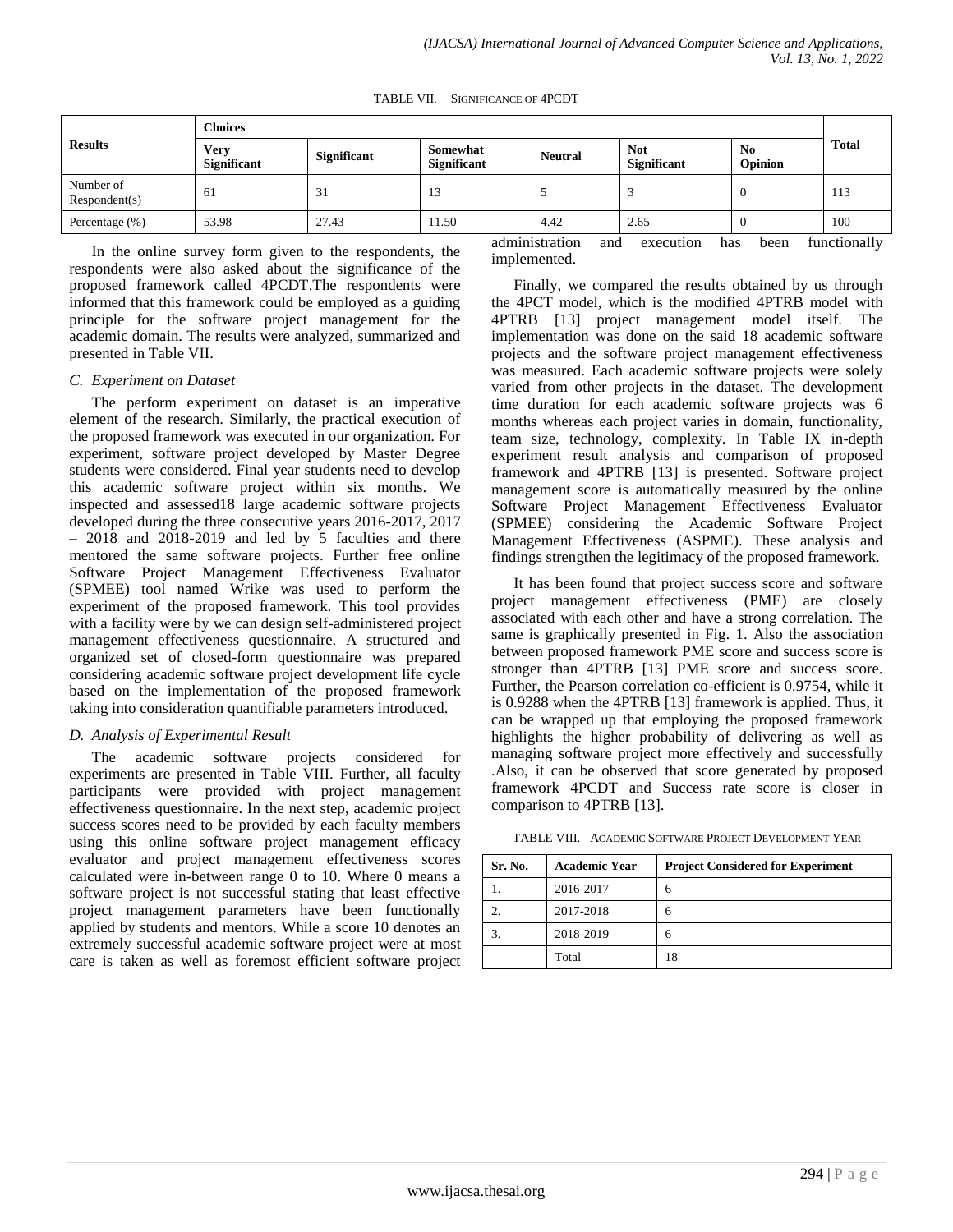| Sr.<br>No.      | <b>Project Title</b>                   | <b>Development</b><br>Year | <b>Team</b><br><b>Size</b> | Project<br>Completion ( <sub>9</sub> ) | Project<br><b>Type</b> | <b>Success</b><br>Rate | 4PCDT<br>(Proposed) | <b>4PTRB</b><br>$[13]$ |
|-----------------|----------------------------------------|----------------------------|----------------------------|----------------------------------------|------------------------|------------------------|---------------------|------------------------|
| 1               | <b>APMC Mgt System</b>                 | 2016-2017                  | $\overline{2}$             | 91                                     | Desktop                | 6                      | 6.12                | 5.11                   |
| $\overline{c}$  | E-Shop                                 | 2016-2017                  | $\overline{2}$             | 100                                    | Web-Based              | 8                      | 8.09                | 7.52                   |
| 3               | <b>Online Multistore Portal</b>        | 2016-2017                  | $\overline{2}$             | 80                                     | Web-Based              | 6                      | 6.23                | 6.12                   |
| $\overline{4}$  | $E - Library$                          | 2016-2017                  | 1                          | 90                                     | Web-Based              | $\overline{7}$         | 7.02                | 6.08                   |
| 5               | On line Exam                           | 2016-2017                  | $\overline{2}$             | 100                                    | Mobile App             | 8                      | 8.01                | 7.71                   |
| 6               | <b>Online Shopping Portal</b>          | 2016-2017                  | 3                          | 100                                    | Mobile App             | $\overline{7}$         | 7.67                | 6.62                   |
| $7\phantom{.0}$ | Corporate Recruitment<br>Mgt System    | 2017-2018                  | 3                          | 90                                     | Web-Based              | $\tau$                 | 7.31                | 6.19                   |
| 8               | <b>Online Review System</b>            | 2017-2018                  | $\overline{2}$             | 100                                    | Mobile App             | 8                      | 8.05                | 7.81                   |
| 9               | <b>Restaurant Mgt System</b>           | 2017-2018                  | $\overline{2}$             | 100                                    | Web-Based              | $\tau$                 | 7.81                | 6.02                   |
| 10              | College Mgt System                     | 2017-2018                  | $\overline{2}$             | 95                                     | Mobile App             | 6                      | 6.46                | 5.07                   |
| 11              | Work Flow Mgt System                   | 2017-2018                  |                            | 90                                     | Desktop                | 6                      | 6.21                | 5.82                   |
| 12              | <b>Rental Application</b>              | 2017-2018                  |                            | 80                                     | Web-Based              | 5                      | 5.09                | 5.03                   |
| 13              | Car Pooling System                     | 2018-2019                  | $\overline{2}$             | 100                                    | Mobile App             | $\overline{7}$         | 7.11                | 6.21                   |
| 14              | Inventory & Supply Chain<br>Mgt System | 2018-2019                  | 3                          | 100                                    | Web-Based              | 7                      | 7.19                | 6.52                   |
| 15              | Digital Campus                         | 2018-2019                  | $\overline{2}$             | 100                                    | Web-Based              | 8                      | 8.41                | 7.12                   |
| 16              | Milk Distribution                      | 2018-2019                  | $\mathbf{1}$               | 80                                     | Desktop                | 6                      | 6.36                | 5.09                   |
| 17              | <b>Billing System</b>                  | 2018-2019                  | $\overline{2}$             | 100                                    | Desktop                | 8                      | 8.11                | 6.86                   |
| 18              | <b>Production Monitoring</b><br>System | 2018-2019                  | 3                          | 80                                     | Web-Based              | 5                      | 5.09                | 4.19                   |

TABLE IX. ANALYSIS OF DATASET

Success Rate - - 4PCDT - 4PTRB



Fig. 1. Relationship between the Project Success Rate and 4PCDTas well as 4PTRB [13] PME score.

#### V. CONCLUSION AND FUTURE ENHANCEMENT

In the present research we proposed an academic software project management framework named as 4PCDT which is developed with consideration of multiple parameters. Seven main quantifiable parameters and 26 sub-parameters were recognized and listed based on their relevance. The primary aim of categorizing these parameters was to provide with the academic software project management framework which is best suited in consideration with academic context. Existing software project management frameworks like 4PTRB [13], 3PR and various guidelines were explored for proposing the academic software project management framework. However, the proposed framework is having unique characteristics because we revised the parameters and sub-parameters which were included in earlier versions of project software management framework and introduced list of new parameters and sub-parameters to cover more facets and propose a more holistic and comprehensive framework for managing academic software projects. Validation of the identified quantifiable parameters and sub-parameters was done through more than 100 faculties of post graduate courses of computer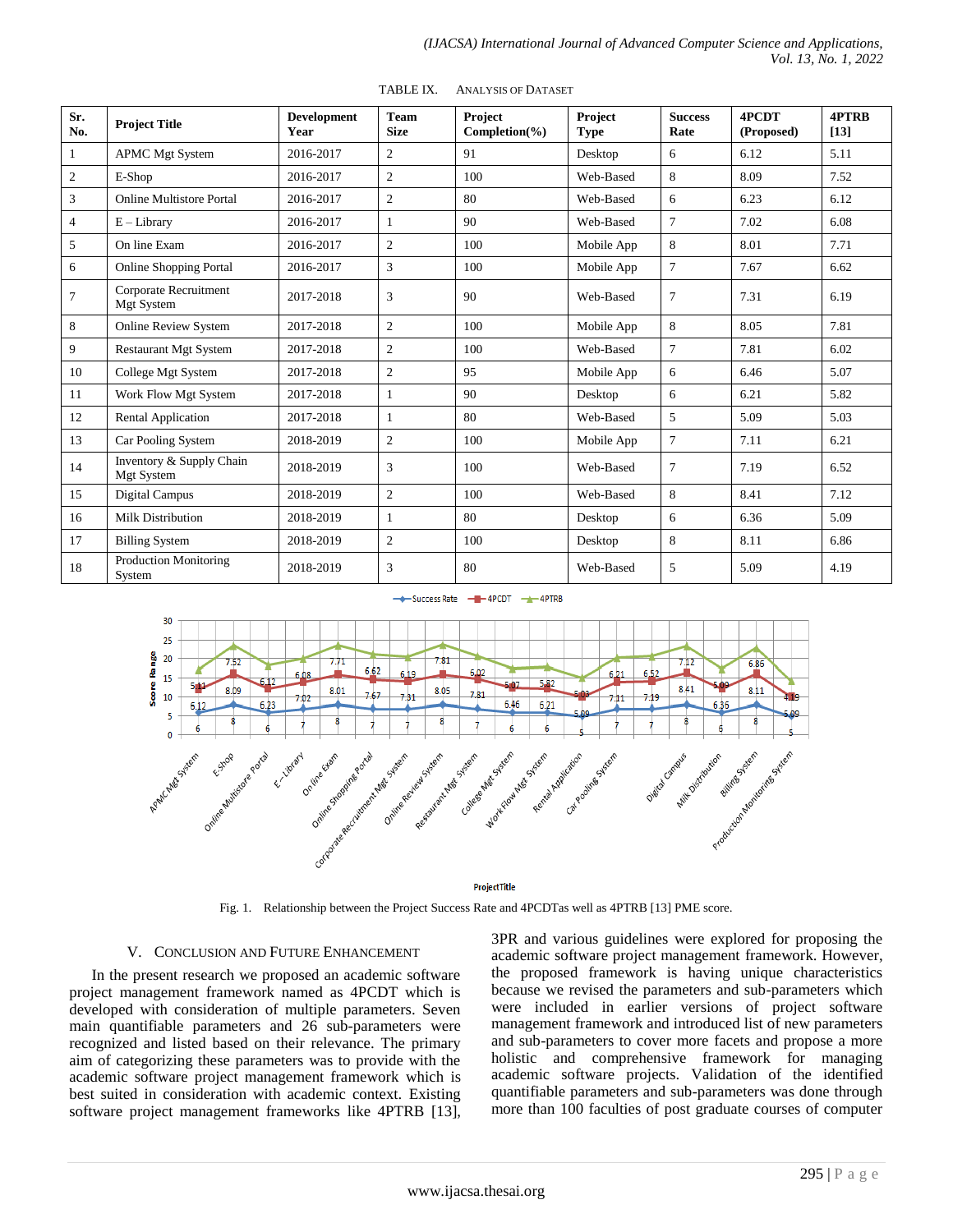science, computer engineering and information technology. All chosen faculties were active mentors for academic software project development. The results showed that 'People' management has been considered with maximum significance followed by 'Process' and 'Technology' in the academic software project management domain.

In the present work 18 academic software projects were used to experiment and validate the proposed framework. The academic project development work was carried out during the academic years 2016-2017 to 2018-2019. In the next step of research we prepared project management questionnaire and was provided to five faculty participants. Faculty members usedthis questionnaire on these 18 academic software projects and provided project success scores, project management effectiveness score using online Software Project Management Effectiveness Evaluator (SPMEE) tool. Further, scores were calculated considering the range 0 to 10, where 0 signifies that a software project is not successful and the causebehind this is least effective project management parameters has been practiced by students and mentors. While a score 10 means an extremely successful academic software project were at most care is taken as well as foremost effective software project management has been functionally implemented. Same technique was considered in the previous framework and their studies stated a positive association and relationship between software project success score and project management effectiveness.

Similarly, the finding and analysis of present research shows a strong and optimistic interrelationship between software project success score and project management efficiency with 0.9754 value of Pearson correlation coefficient whereas it is 0.9288 when 4PTRB [13] framework is applied. Thus, it can be concluded by findings of the analysis that the proposed framework is hypothetical, optimum, applicable and appropriate to be used in academic software project management. Considering the same we deem that academic courses that are having major as well minor software project development as a part of their core curriculum should emphasis, consider and endow with course of action as well asmodels and methodologies regarding software project management in software project development.

The extensive framework presented through this research work will definitely assist the faculty mentors as well as the students in the domains like Information Technology, Computer Science, Computer Engineering, and Computer Application to manage the academic software development projects more effectively. Proceeding with the research, we would execute the work in direction to introduce software project management effectiveness model for academic domain in consideration with proposed framework. In the current research work only 18 academic software projects were included in the experiment; hence if the size of dataset for validating the framework is increased it may disclose novel dimensions. Also, the proposed framework considered the academic context whereas 4PTRB [13] framework was designed considering software projects developed in IT industries. Hence at last, we express that the proposed framework for academic software project management is unconditional independent, reliable, prescribed as well as shows a better participation of students and faculty mentors and can be effortlessly employed in academic outline irrespective of project categories.

#### **REFERENCES**

- [1] Carl K. Chang, Chikuang Chao, Thinh T. Nguyen Mark Christensen, "Software Project Management Net: A New Methodology on Software Management", Proceedings. The Twenty-Second Annual International Computer Software and Applications Conference , 2002, IEEE.doi**:**  [10.1109/CMPSAC.1998.716715.](https://doi.org/10.1109/CMPSAC.1998.716715)
- Demir, K.A., Michael, J.B. and Osmundson, J.S, "Approaches for Measuring Software Project Management Effectiveness", International Conference on Software Engineering Research and Practice, Las Vegas, Vol. 2, 613-619, 2009[. doi: 10.21236/ADA484712.](https://doi.org/10.21236/ADA484712)
- [3] [Farzana Asad Mira,](https://www.sciencedirect.com/science/article/abs/pii/S0263786313000884#!) Ashly H. Pinningtonb, "Exploring the Value of Project Management: Linking Project Management Performance and Project Success", International Journal of Project Management, 32, 202- 217[, 2017. doi: 10.1016/j.ijproman.2013.05.012.](https://doi.org/10.1016/j.ijproman.2013.05.012)
- [4] [Heather S. Packer,](https://www.semanticscholar.org/author/Heather-S.-Packer/2648241) [Adriane P. Chapman,](https://www.semanticscholar.org/author/Adriane-P.-Chapman/144030084) [L. Carr,](https://www.semanticscholar.org/author/L.-Carr/73699848) "GitHub2PROV: Provenance for Supporting Software Project Management", Published in TaPP 2019 Computer Science, Engineering, 2019.
- [5] J.R. Saini, V.S. Chomal, "SaiCho: A Parameters Based Model for Team Building for Academic Software Projects", proc. of IEEE Inter. Conf. on Electrical, Computer and Communication Technologies (ICECCT-2015), Coimbatore, India; Feb. 2017, pp. 1129-1138 3.
- [6] J.R. Saini, V.S. Chomal, "Domain–based Ranking of Software Test– effort Estimation Techniques for Academic Projects", proc. of Inter. Conf. on ICT for Sustainable Development (ICT4SD-2019), Panaji, India; in press with AISC, Springer, Mar. 2020.
- [7] Joao Varajao, "Success Management as a PM knowledge area workin-progress", Procedia Computer Science 100 ( 2016 ) 1095 – 1102, Available online a[t www.sciencedirect.com,](http://www.sciencedirect.com/) 2016.
- [8] Jose Adson O. G Cunha, Hermano P. Moura, Franciso J.S.Vasconcellos, "Decision-Making in Software Project Management: A Systematic Literature Review", Procedia Computer Science 100 (2016) 947-954, 2016.
- [9] Jose R. San Cristobal ,Luis Carral , Emma Diaz, Jose A. Fraguela and Gregorio Iglesias, "Complexity and Project Management: A General Overview", Review Article, Hindawi Complexity, Volume 2018, Article ID 4891286, 10 pages, 2018. doi[: 10.1155/2018/4891286.](https://doi.org/10.1155/2018/4891286)
- [10] Kevin MacG, C. Ariel Pinto, "Software Development Project Risk Management: ALiterature Review", 26th ASEM National Conference Proceedings, October 2005.
- [11] Marcelo Marinho, Suzana Sampaio, Telma Lima and Hermano de Moura, "A Systematic Review of Uncertainties in Software Project Management", International Journal of Software Engineering & Applications (IJSEA), Vol.5, No.6, 2014. doi: 10.5121/ijsea.2014.5601.
- [12] Mishra Alok,Mishra Deepti," Software project management tools: a brief comparative view" , ACM SIGSOFT Software Engineering Notes,May 2013 Volume 38 Number 3, 2013. doi: 10.1145/2464526.2464537.
- [13] Mohamed Ellithey Barghot, Akram Salah, Manal A. Ismail, "A Comprehensive Software Project Management Framework", Journal of Communications 2020 8 86-102 Computer and Communications, 2020, 8, 86-102 [https://www.scirp.org/journal/jcc,](https://www.scirp.org/journal/jcc) ISSN Online: 2327-5227, ISSN Print: 2327-5219, DOI: 10.4236/, 2020.
- [14] Mohammed Najah Mahdi , Mohd Hazli Mohamed Zabil , Abdul Rahim Ahmad , Roslan Ismail , Yunus Yusoff , Lim Kok Cheng , Muhammad Sufyian Bin Mohd Azmi , Hayder Natiqand Hushalini Happala Naidu , "Software Project Management Using Machine Learning Technique—A Review", [8th International Conference on Information Technology and](https://ieeexplore.ieee.org/xpl/conhome/9243083/proceeding)  [Multimedia \(ICIMU\),](https://ieeexplore.ieee.org/xpl/conhome/9243083/proceeding) Publisher: IEEE, DOI: [10.1109/ICIMU49871.2020.9243543,](https://doi.org/10.1109/ICIMU49871.2020.9243543) 2020.
- [15] Muhammad Sajad, Muhammad Sadiq , "Software Project Management: Tools assessment, Comparison and suggestions for future development",IJCSNS International Journal of Computer Science and Network Security, VOL.16 No.1, January 2016.